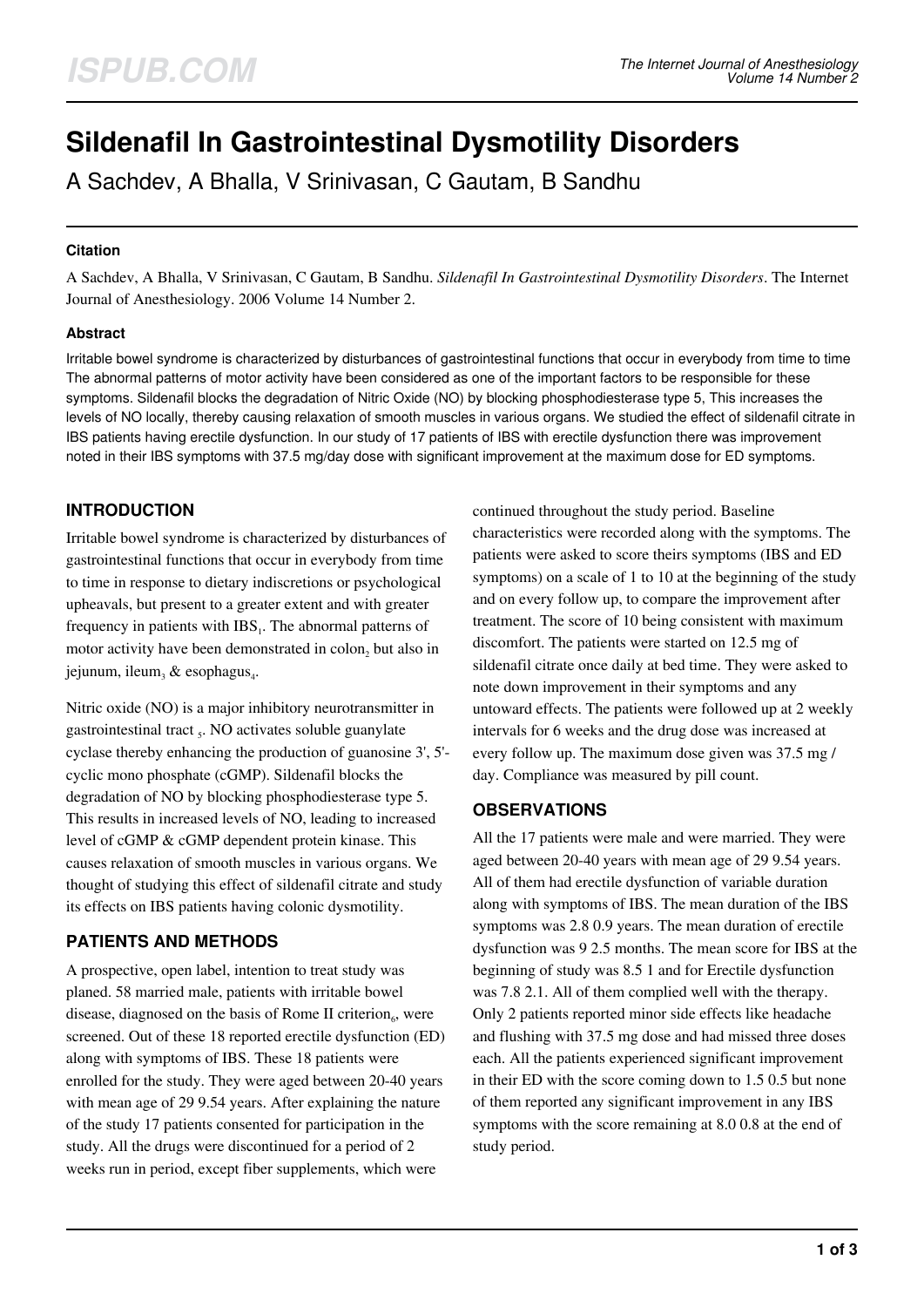# **DISCUSSION**

Sildenafil citrate in known to relax smooth muscle cells in various organs and has been found to be effective in improving gastrointestinal dysmotility. In a recent study the authors have conclusively proven the benefit of sildenafil citrate in reducing the lower oesophageal sphincter pressure and propulsive forces in the body of oesophagus in both healthy subjects and patients with esophageal dysmotility disorders. The beneficial effect was shown to last for upto 8 hours after a single, daily dose of 50 mg  $_7$ .

Our patients of IBS with erectile dysfunction did not report any improvement in their IBS symptoms with 37.5 mg/day dose with significant improvement at the maximum dose for ED symptoms. The reason for this lack of response could be the lower dose used by us in the study group. Since there are no studies available till date regarding the use of sildenafil in IBS and no guidelines are available regarding the minimum / maximum dose of sildenafil to be used in gastrointestinal dysmotility, we gradually hiked up the dose so as to avoid significant side effects.

The concept of sildenafil citrate relaxing smooth muscles of colon to relieve the symptoms in IBS is novel. Further studies in this field with higher doses for longer duration are needed before we write of this drug as being ineffective in

## IBS.

## **CORRESPONDENCE TO**

Dr. A. Sachdev. 1108, Sector 32, Chandigarh. India. Phone 91-172-662628 E mail. atulsachdev@glide.net.in

ab\_chd@hotmail.com csgautam123@rediffmail.com

bimalsandhu@yahoo.com

#### **References**

1. Read NW. Irritable bowel syndrome. (Ch91) in Feldman M, Friedman LS, Sleisenger (eds) Gastrointestinal and liver disease. 7th ed, London, Saunders, 2002, 1794-1806. 2. McKee DP, Quigley EMM. Intestinal motility in irritable bowel syndrome: Is IBS a motility disorder? Dig Dis Sci 1993; 38: 1761-82.

3. Kellow JE, Gill RC, Wingate DL. Prolonged ambulant recording of small bowel motility demonstrates abnormality in irritable bowel syndrome. Gastroenterology 1990; 98: 1208-18.

4. Read NW. Visceral afferent information and functional bowel disease: Evidence of dyssensation and altered reflux function. In Mayer EA, Raybould NE (eds) Basic and clinical aspects of chronic abdominal pain, Amstredum, Elsevier, 1993, 87-96.

5. Sanders KM, Ward SM. Nitric oxide as a mediator of non adrenergic, non cholinergic neurotransmitter. Am J Physiol 1995; 489: 735-43.

6. Drossman DA. Rome II: The functional intestinal disorders. McLean, Va, Degnan Associates, 2002. 7. Ehrer AJ, Schwartz I, Hammer HF, Petnehazy T, Scheidl SJ, Weber K, Krejs G. Effect of sildenafil on oesophageal motor function in healthy subjects and patients with esophageal motor disorders. Gut 2002;50:758-64.